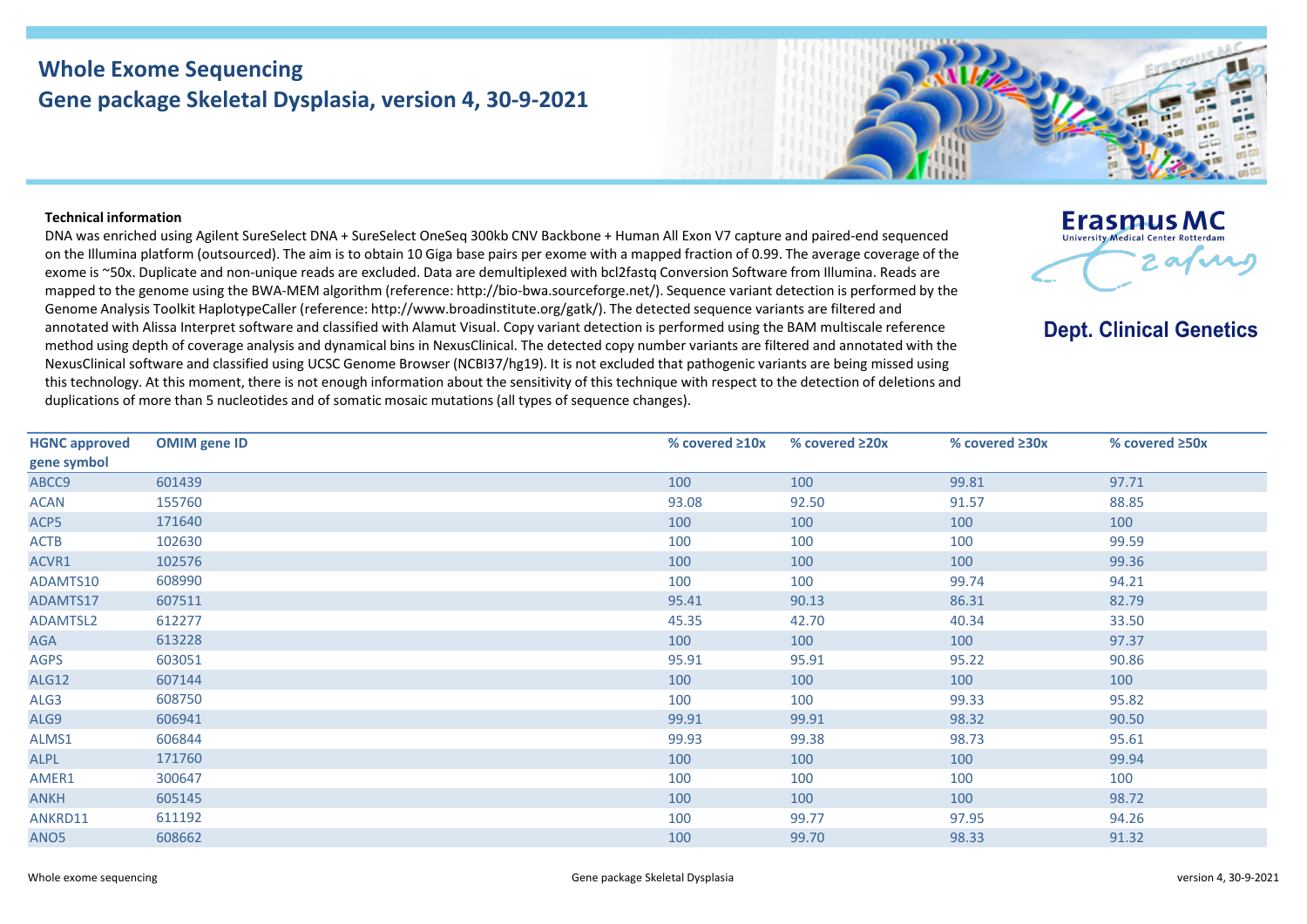| <b>HGNC approved</b> | <b>OMIM</b> gene ID | % covered ≥10x | % covered ≥20x | % covered ≥30x | % covered ≥50x |
|----------------------|---------------------|----------------|----------------|----------------|----------------|
| gene symbol          |                     |                |                |                |                |
| <b>ARSB</b>          | 611542              | 100            | 100            | 98.12          | 84.71          |
| ARSL                 | 300180              | 100            | 100            | 99.83          | 90.82          |
| <b>B3GALT6</b>       | 615291              | 79.89          | 76.12          | 72.74          | 70.01          |
| B3GAT3               | 606374              | 100            | 100            | 100            | 95.97          |
| B4GALT7              | 604327              | 98.64          | 93.64          | 93.64          | 85.79          |
| BMP1                 | 112264              | 100            | 100            | 99.82          | 95.41          |
| <b>BMPER</b>         | 608699              | 100            | 99.15          | 98.00          | 93.50          |
| BMPR1B               | 603248              | 100            | 100            | 99.45          | 95.46          |
| BPNT <sub>2</sub>    | 614010              | 100            | 100            | 100            | 99.11          |
| <b>BRAF</b>          | 164757              | 95.04          | 94.33          | 93.05          | 87.97          |
| <b>BTK</b>           | 300300              | 100            | 100            | 100            | 97.97          |
| CA <sub>2</sub>      | 611492              | 100            | 100            | 100            | 100            |
| CANT1                | 613165              | 100            | 100            | 100            | 98.50          |
| <b>CBL</b>           | 165360              | 100            | 100            | 100            | 99.36          |
| CCDC134              | 618788              | 100            | 100            | 100            | 94.67          |
| CCDC8                | 614145              | 100            | 100            | 99.69          | 96.39          |
| CCN <sub>6</sub>     | 603400              | 100            | 100            | 98.97          | 93.98          |
| CDC45                | 603465              | 100            | 100            | 100            | 98.94          |
| CDC6                 | 602627              | 100            | 100            | 100            | 99.11          |
| CDKN1C               | 600856              | 82.09          | 66.60          | 58.55          | 48.84          |
| CDT1                 | 605525              | 99.67          | 92.79          | 88.36          | 76.25          |
| <b>CEP120</b>        | 613446              | 100            | 100            | 99.84          | 96.58          |
| <b>CFAP410</b>       | 603191              | 100            | 100            | 98.79          | 83.09          |
| CHST3                | 603799              | 100            | 100            | 100            | 100            |
| CLCN5                | 300008              | 100            | 100            | 99.52          | 92.85          |
| CLCN7                | 602727              | 100            | 100            | 99.90          | 94.44          |
| COG1                 | 606973              | 100            | 100            | 100            | 97.97          |
| COL10A1              | 120110              | 100            | 100            | 99.18          | 97.24          |
| <b>COL11A1</b>       | 120280              | 100            | 99.17          | 97.37          | 87.82          |
| <b>COL11A2</b>       | 120290              | 100            | 100            | 98.35          | 87.06          |
| COL1A1               | 120150              | 100            | 100            | 99.00          | 92.15          |
| COL1A2               | 120160              | 100            | 99.09          | 96.75          | 86.41          |
| COL2A1               | 120140              | 100            | 100            | 99.72          | 94.32          |
| COL9A1               | 120210              | 100            | 100            | 97.67          | 84.62          |
| COL9A2               | 120260              | 100            | 96.12          | 88.64          | 64.54          |
| COL9A3               | 120270              | 100            | 99.22          | 95.30          | 79.74          |
| COLEC11              | 612502              | 100            | 100            | 99.10          | 93.47          |
| <b>COMP</b>          | 600310              | 98.62          | 92.78          | 92.72          | 85.48          |
| CREB3L1              | 616215              | 99.94          | 97.66          | 93.07          | 78.85          |
| <b>CREBBP</b>        | 600140              | 100            | 99.23          | 97.31          | 92.60          |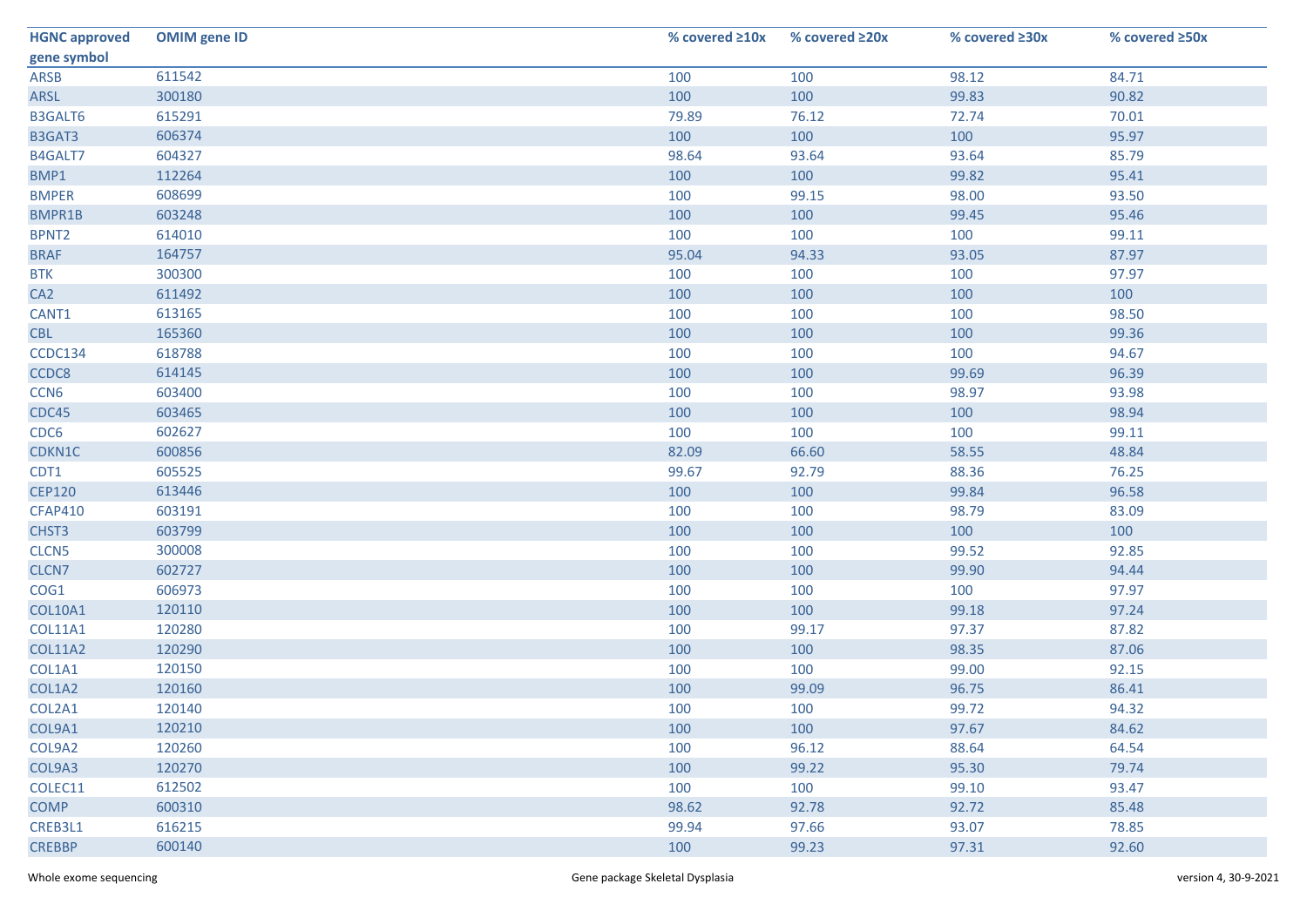| <b>HGNC approved</b> | <b>OMIM</b> gene ID | % covered $\geq 10x$ | % covered ≥20x | % covered ≥30x | % covered ≥50x |
|----------------------|---------------------|----------------------|----------------|----------------|----------------|
| gene symbol          |                     |                      |                |                |                |
| <b>CRTAP</b>         | 605497              | 100                  | 100            | 100            | 98.66          |
| CSGALNACT1           | 616615              | 100                  | 100            | 100            | 100            |
| <b>CTSA</b>          | 613111              | 100                  | 99.83          | 99.83          | 94.72          |
| <b>CTSK</b>          | 601105              | 100                  | 100            | 100            | 100            |
| CUL7                 | 609577              | 100                  | 100            | 99.99          | 99.41          |
| CYP26B1              | 605207              | 100                  | 100            | 100            | 95.05          |
| CYP27B1              | 609506              | 100                  | 100            | 100            | 96.92          |
| DDR <sub>2</sub>     | 191311              | 100                  | 100            | 100            | 100            |
| DHCR24               | 606418              | 100                  | 100            | 100            | 97.63          |
| DLL3                 | 602768              | 100                  | 98.61          | 88.43          | 65.34          |
| DLX3                 | 600525              | 100                  | 100            | 100            | 96.15          |
| DMP1                 | 600980              | 100                  | 100            | 100            | 98.54          |
| <b>DONSON</b>        | 611428              | 98.37                | 93.78          | 87.07          | 76.08          |
| DPM1                 | 603503              | 100                  | 100            | 100            | 98.96          |
| DVL1                 | 601365              | 100                  | 95.79          | 91.17          | 78.57          |
| <b>DYM</b>           | 607461              | 100                  | 100            | 100            | 98.23          |
| DYNC2H1              | 603297              | 99.09                | 98.62          | 96.54          | 89.35          |
| DYNC211              | 615462              | 99.65                | 95.06          | 86.63          | 76.05          |
| DYNC2I2              | 613363              | 100                  | 100            | 97.93          | 83.59          |
| DYNLT2B              | 617353              | 100                  | 100            | 100            | 100            |
| <b>EBP</b>           | 300205              | 100                  | 100            | 100            | 91.30          |
| EIF2AK3              | 604032              | 100                  | 97.98          | 94.32          | 90.79          |
| ENPP1                | 173335              | 92.64                | 91.71          | 89.21          | 86.14          |
| <b>EVC</b>           | 604831              | 94.29                | 94.26          | 93.76          | 88.41          |
| EVC <sub>2</sub>     | 607261              | 100                  | 99.98          | 99.01          | 94.63          |
| EXT1                 | 608177              | 100                  | 100            | 100            | 99.29          |
| EXT <sub>2</sub>     | 608210              | 100                  | 100            | 100            | 99.76          |
| EXTL3                | 605744              | 100                  | 100            | 100            | 100            |
| <b>FAM111A</b>       | 615292              | 100                  | 100            | 100            | 98.85          |
| FAM20C               | 611061              | 100                  | 97.18          | 91.01          | 76.72          |
| FBN1                 | 134797              | 100                  | 100            | 100            | 99.50          |
| FERMT3               | 607901              | 100                  | 98.55          | 95.07          | 89.17          |
| FGD1                 | 300546              | 100                  | 97.33          | 93.32          | 77.63          |
| FGF23                | 605380              | 100                  | 100            | 100            | 100            |
| FGF8                 | 600483              | 93.90                | 87.44          | 87.21          | 69.01          |
| FGF9                 | 600921              | 100                  | 100            | 100            | 98.54          |
| FGFR1                | 136350              | 100                  | 100            | 100            | 98.89          |
| FGFR2                | 176943              | 100                  | 100            | 99.89          | 98.47          |
| FGFR3                | 134934              | 100                  | 99.64          | 98.10          | 91.14          |
| FIG4                 | 609390              | 100                  | 100            | 100            | 99.32          |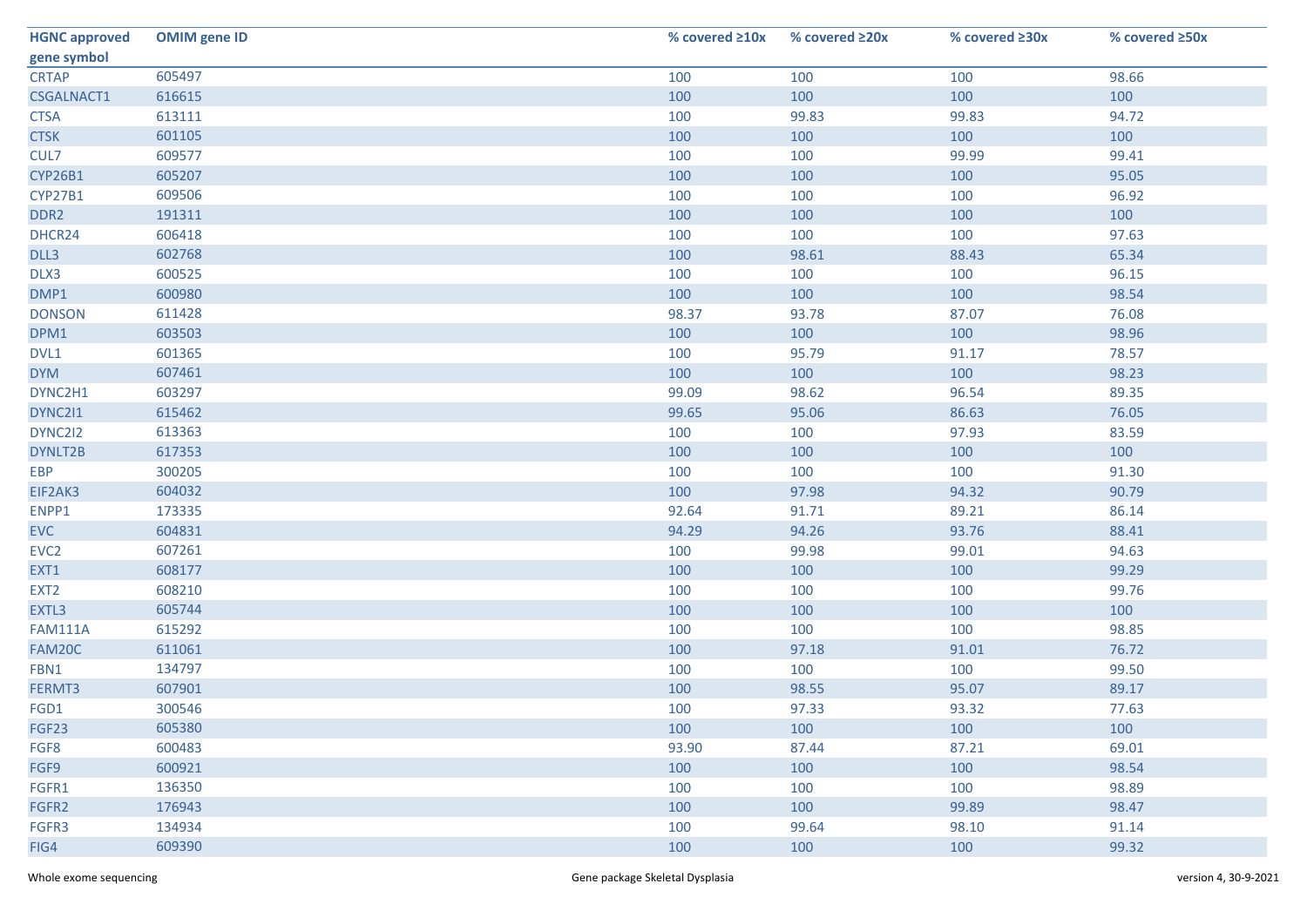| <b>HGNC approved</b> | <b>OMIM</b> gene ID | % covered ≥10x | % covered ≥20x | % covered ≥30x | % covered ≥50x |
|----------------------|---------------------|----------------|----------------|----------------|----------------|
| gene symbol          |                     |                |                |                |                |
| FKBP10               | 607063              | 100            | 99.59          | 98.23          | 92.39          |
| <b>FLNA</b>          | 300017              | 99.98          | 98.83          | 97.47          | 92.13          |
| <b>FLNB</b>          | 603381              | 100            | 100            | 99.93          | 98.27          |
| FN1                  | 135600              | 100            | 100            | 100            | 98.89          |
| FUCA1                | 612280              | 100            | 100            | 100            | 99.84          |
| FZD <sub>2</sub>     | 600667              | 99.42          | 97.20          | 95.69          | 92.77          |
| <b>GALNS</b>         | 612222              | 100            | 100            | 99.46          | 86.86          |
| GALNT3               | 601756              | 100            | 100            | 100            | 98.79          |
| GDF3                 | 606522              | 100            | 100            | 100            | 99.20          |
| GDF5                 | 601146              | 100            | 100            | 100            | 99.68          |
| GDF6                 | 601147              | 100            | 100            | 99.07          | 74.80          |
| GH1                  | 139250              | 100            | 100            | 100            | 100            |
| <b>GHR</b>           | 600946              | 100            | 100            | 100            | 98.55          |
| <b>GHRH</b>          | 139190              | 100            | 100            | 100            | 92.08          |
| <b>GHRHR</b>         | 139191              | 100            | 99.08          | 95.65          | 82.80          |
| <b>GHSR</b>          | 601898              | 100            | 100            | 100            | 100            |
| GJA1                 | 121014              | 100            | 100            | 100            | 100            |
| GLB1                 | 611458              | 100            | 100            | 100            | 98.35          |
| GLI2                 | 165230              | 100            | 98.72          | 96.47          | 88.37          |
| GLI3                 | 165240              | 100            | 100            | 100            | 99.98          |
| <b>GMNN</b>          | 602842              | 100            | 96.85          | 86.21          | 70.82          |
| <b>GNAS</b>          | 139320              | 100            | 100            | 100            | 98.21          |
| <b>GNPAT</b>         | 602744              | 100            | 100            | 99.79          | 95.83          |
| <b>GNPTAB</b>        | 607840              | 100            | 100            | 99.81          | 98.21          |
| <b>GNPTG</b>         | 607838              | 100            | 97.00          | 93.66          | 93.66          |
| <b>GNS</b>           | 607664              | 100            | 98.09          | 96.36          | 93.21          |
| <b>GORAB</b>         | 607983              | 100            | 100            | 100            | 95.83          |
| GPC6                 | 604404              | 100            | 100            | 100            | 98.24          |
| GPX4                 | 138322              | 100            | 98.52          | 94.89          | 89.25          |
| <b>GUSB</b>          | 611499              | 100            | 100            | 100            | 98.65          |
| HDAC4                | 605314              | 99.74          | 95.85          | 94.63          | 84.31          |
| HES7                 | 608059              | 91.30          | 73.64          | 63.83          | 35.26          |
| HESX1                | 601802              | 100            | 100            | 93.54          | 82.44          |
| <b>HGSNAT</b>        | 610453              | 94.18          | 93.95          | 91.93          | 84.15          |
| HMGA2                | 600698              | 70.15          | 59.31          | 45.68          | 29.85          |
| HOXA13               | 142959              | 83.39          | 77.70          | 73.96          | 67.07          |
| <b>HPGD</b>          | 601688              | 100            | 100            | 100            | 97.39          |
| <b>HRAS</b>          | 190020              | 100            | 100            | 100            | 100            |
| HSPA9                | 600548              | 100            | 100            | 99.73          | 97.50          |
| HSPG2                | 142461              | 99.45          | 99.27          | 98.26          | 92.79          |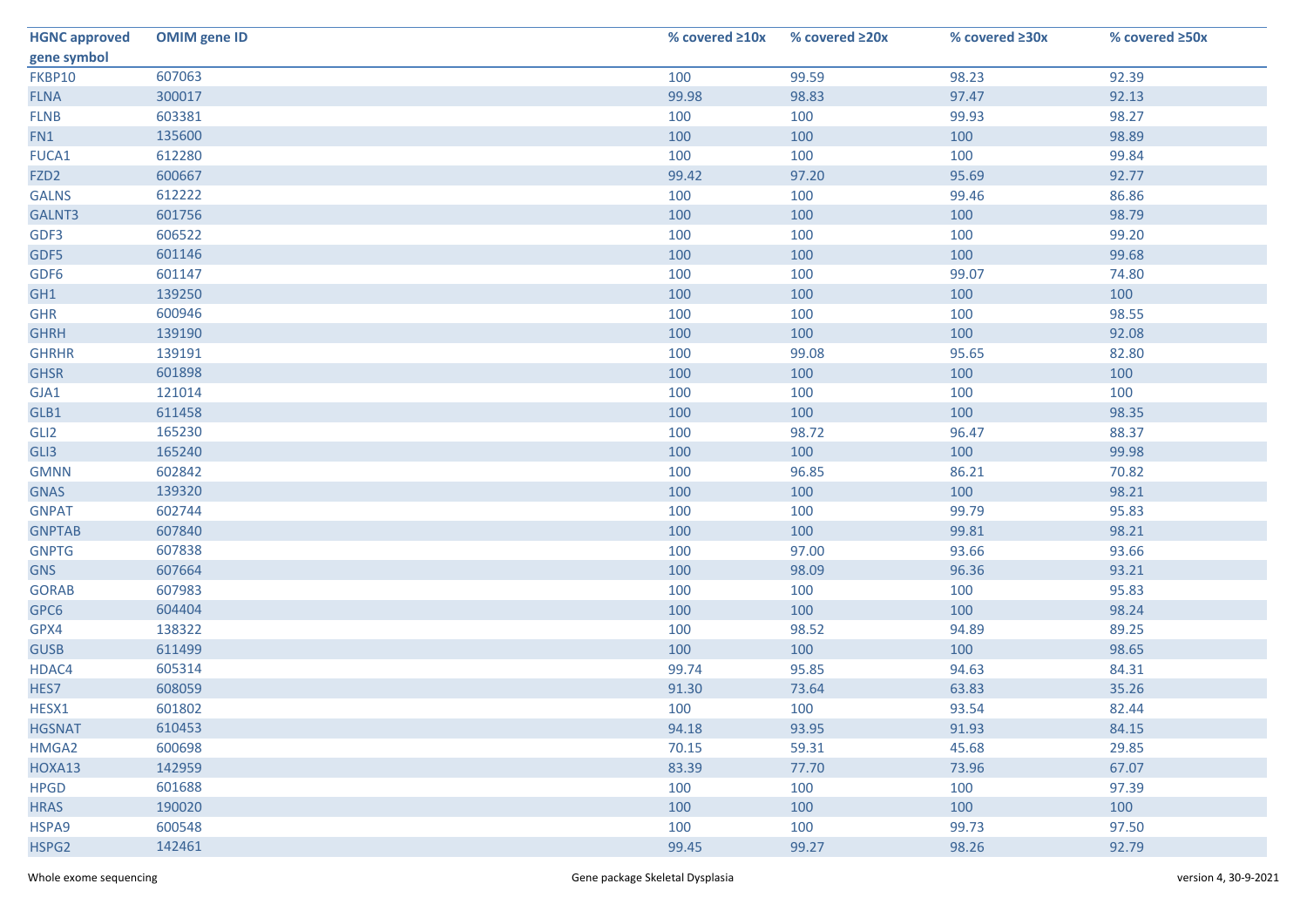| <b>HGNC approved</b> | <b>OMIM</b> gene ID | % covered $\geq 10x$ | % covered ≥20x | % covered ≥30x | % covered ≥50x |
|----------------------|---------------------|----------------------|----------------|----------------|----------------|
| gene symbol          |                     |                      |                |                |                |
| HYLS1                | 610693              | 100                  | 100            | 100            | 98.91          |
| IDH <sub>2</sub>     | 147650              | 100                  | 97.56          | 91.43          | 91.43          |
| <b>IDS</b>           | 300823              | 100                  | 99.97          | 95.71          | 84.45          |
| <b>IDUA</b>          | 252800              | 99.58                | 89.68          | 81.91          | 70.12          |
| IFITM5               | 614757              | 100                  | 100            | 100            | 100            |
| <b>IFT122</b>        | 606045              | 100                  | 100            | 99.92          | 96.77          |
| <b>IFT140</b>        | 614620              | 100                  | 100            | 99.50          | 94.87          |
| <b>IFT172</b>        | 607386              | 100                  | 100            | 99.99          | 98.15          |
| IFT43                | 614068              | 100                  | 100            | 100            | 98.88          |
| IFT80                | 611177              | 100                  | 100            | 97.60          | 87.68          |
| IGF1                 | 147440              | 100                  | 100            | 100            | 96.47          |
| IGF1R                | 147370              | 100                  | 100            | 98.94          | 96.84          |
| IGF <sub>2</sub>     | 147470              | 100                  | 100            | 100            | 98.35          |
| <b>IGFALS</b>        | 601489              | 100                  | 100            | 100            | 99.72          |
| IGFBP3               | 146732              | 100                  | 100            | 100            | 79.25          |
| IGSF1                | 300137              | 100                  | 100            | 100            | 97.83          |
| <b>IHH</b>           | 600726              | 100                  | 100            | 98.14          | 93.62          |
| <b>IKBKB</b>         | 603258              | 100                  | 100            | 99.63          | 95.13          |
| <b>IKBKG</b>         | 300248              | 38.62                | 26.61          | 25.50          | 20.50          |
| IL2RG                | 308380              | 100                  | 100            | 100            | 95.50          |
| INPPL1               | 600829              | 98.29                | 95.34          | 95.15          | 90.85          |
| KDELR2               | 609024              | 100                  | 100            | 98.17          | 78.12          |
| <b>KIAA0753</b>      | 617112              | 100                  | 100            | 100            | 98.24          |
| KIF22                | 603213              | 100                  | 100            | 99.47          | 96.73          |
| KIF7                 | 611254              | 99.84                | 96.33          | 91.96          | 81.11          |
| KMT2A                | 159555              | 99.92                | 99.22          | 98.31          | 95.93          |
| <b>KRAS</b>          | 190070              | 100                  | 100            | 100            | 100            |
| <b>LBR</b>           | 600024              | 100                  | 100            | 99.57          | 94.18          |
| LEMD3                | 607844              | 100                  | 100            | 99.50          | 94.34          |
| <b>LFNG</b>          | 602576              | 100                  | 100            | 100            | 93.46          |
| LHX3                 | 600577              | 100                  | 98.60          | 93.59          | 80.84          |
| LHX4                 | 602146              | 100                  | 100            | 100            | 94.03          |
| <b>LIFR</b>          | 151443              | 100                  | 98.67          | 94.27          | 86.12          |
| LMX1B                | 602575              | 100                  | 97.57          | 91.29          | 84.22          |
| LONP1                | 605490              | 100                  | 98.80          | 96.85          | 90.50          |
| LRP4                 | 604270              | 100                  | 100            | 99.78          | 97.85          |
| LRP5                 | 603506              | 97.91                | 97.91          | 97.46          | 94.32          |
| LRRK1                | 610986              | 100                  | 99.43          | 98.18          | 93.51          |
| LTBP2                | 602091              | 100                  | 98.58          | 95.78          | 88.07          |
| LTBP3                | 602090              | 99.90                | 98.83          | 94.23          | 80.91          |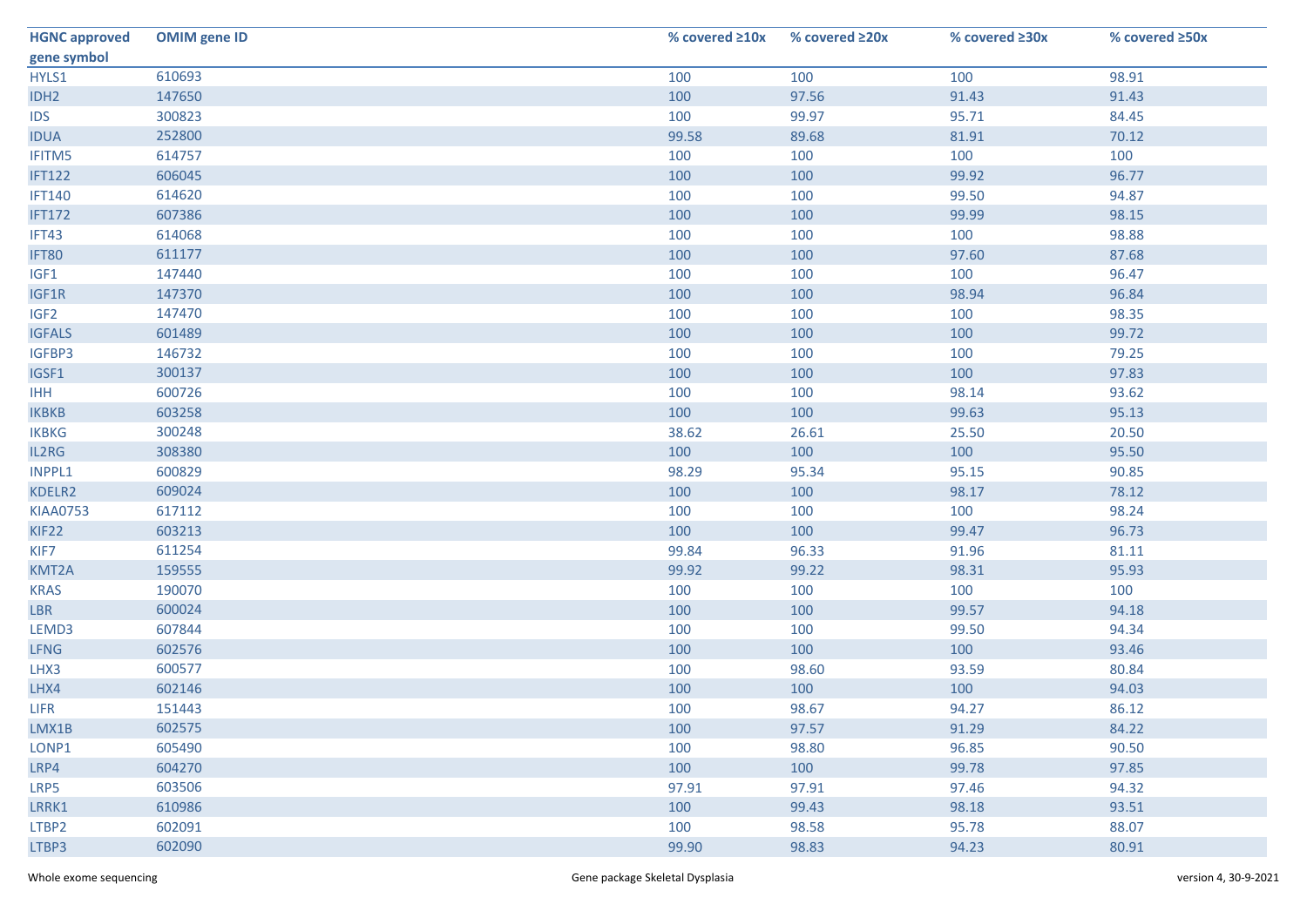| <b>HGNC approved</b> | <b>OMIM</b> gene ID | % covered ≥10x | % covered ≥20x | % covered ≥30x | % covered ≥50x |
|----------------------|---------------------|----------------|----------------|----------------|----------------|
| gene symbol          |                     |                |                |                |                |
| LZTR1                | 600574              | 100            | 100            | 100            | 98.72          |
| MAN2B1               | 609458              | 100            | 99.90          | 97.81          | 88.61          |
| <b>MANBA</b>         | 609489              | 100            | 100            | 99.97          | 99.16          |
| MAP2K1               | 176872              | 100            | 100            | 100            | 98.21          |
| MAP2K2               | 601263              | 100            | 100            | 98.06          | 86.80          |
| MAP3K7               | 602614              | 100            | 100            | 99.17          | 97.17          |
| MATN3                | 602109              | 90.82          | 85.63          | 84.98          | 84.98          |
| MBTPS2               | 300294              | 100            | 99.80          | 96.51          | 91.78          |
| MEOX1                | 600147              | 100            | 100            | 100            | 87.41          |
| <b>MESD</b>          | 607783              | 100            | 100            | 100            | 99.41          |
| MESP2                | 605195              | 100            | 98.09          | 95.45          | 83.23          |
| <b>MGP</b>           | 154870              | 100            | 91.94          | 89.05          | 89.05          |
| MMP13                | 600108              | 100            | 100            | 100            | 100            |
| MMP14                | 600754              | 100            | 100            | 99.51          | 93.42          |
| MMP <sub>2</sub>     | 120360              | 100            | 100            | 98.77          | 91.07          |
| MMP9                 | 120361              | 100            | 100            | 99.85          | 94.06          |
| <b>MTAP</b>          | 156540              | 100            | 100            | 100            | 100            |
| MYH <sub>3</sub>     | 160720              | 100            | 99.91          | 98.94          | 96.08          |
| MYO18B               | 607295              | 100            | 99.93          | 98.98          | 93.36          |
| <b>NAGLU</b>         | 609701              | 100            | 94.55          | 91.12          | 82.97          |
| <b>NANS</b>          | 605202              | 100            | 100            | 100            | 97.28          |
| <b>NBAS</b>          | 608025              | 100            | 100            | 99.93          | 97.07          |
| NEK1                 | 604588              | 100            | 98.90          | 97.43          | 90.88          |
| NEK9                 | 609798              | 100            | 100            | 99.11          | 95.77          |
| NEU1                 | 608272              | 100            | 100            | 100            | 99.71          |
| <b>NIN</b>           | 608684              | 100            | 100            | 99.22          | 96.48          |
| <b>NIPBL</b>         | 608667              | 100            | 99.98          | 99.38          | 96.10          |
| <b>NKX3-2</b>        | 602183              | 100            | 100            | 97.83          | 85.23          |
| NOTCH <sub>2</sub>   | 600275              | 99.88          | 98.85          | 98.47          | 95.83          |
| <b>NPPA</b>          | 108780              | 100            | 100            | 100            | 100            |
| <b>NPPB</b>          | 600295              | 100            | 100            | 98.59          | 68.61          |
| <b>NPPC</b>          | 600296              | 100            | 100            | 92.22          | 62.20          |
| NPR1                 | 108960              | 100            | 99.92          | 97.05          | 86.97          |
| NPR <sub>2</sub>     | 108961              | 100            | 100            | 100            | 99.69          |
| NPR3                 | 108962              | 100            | 100            | 100            | 100            |
| <b>NRAS</b>          | 164790              | 100            | 100            | 100            | 99.85          |
| OBSL1                | 610991              | 100            | 100            | 99.42          | 94.70          |
| OFD1                 | 300170              | 100            | 99.66          | 98.24          | 86.94          |
| ORC1                 | 601902              | 100            | 100            | 100            | 99.40          |
| ORC4                 | 603056              | 100            | 100            | 99.94          | 90.85          |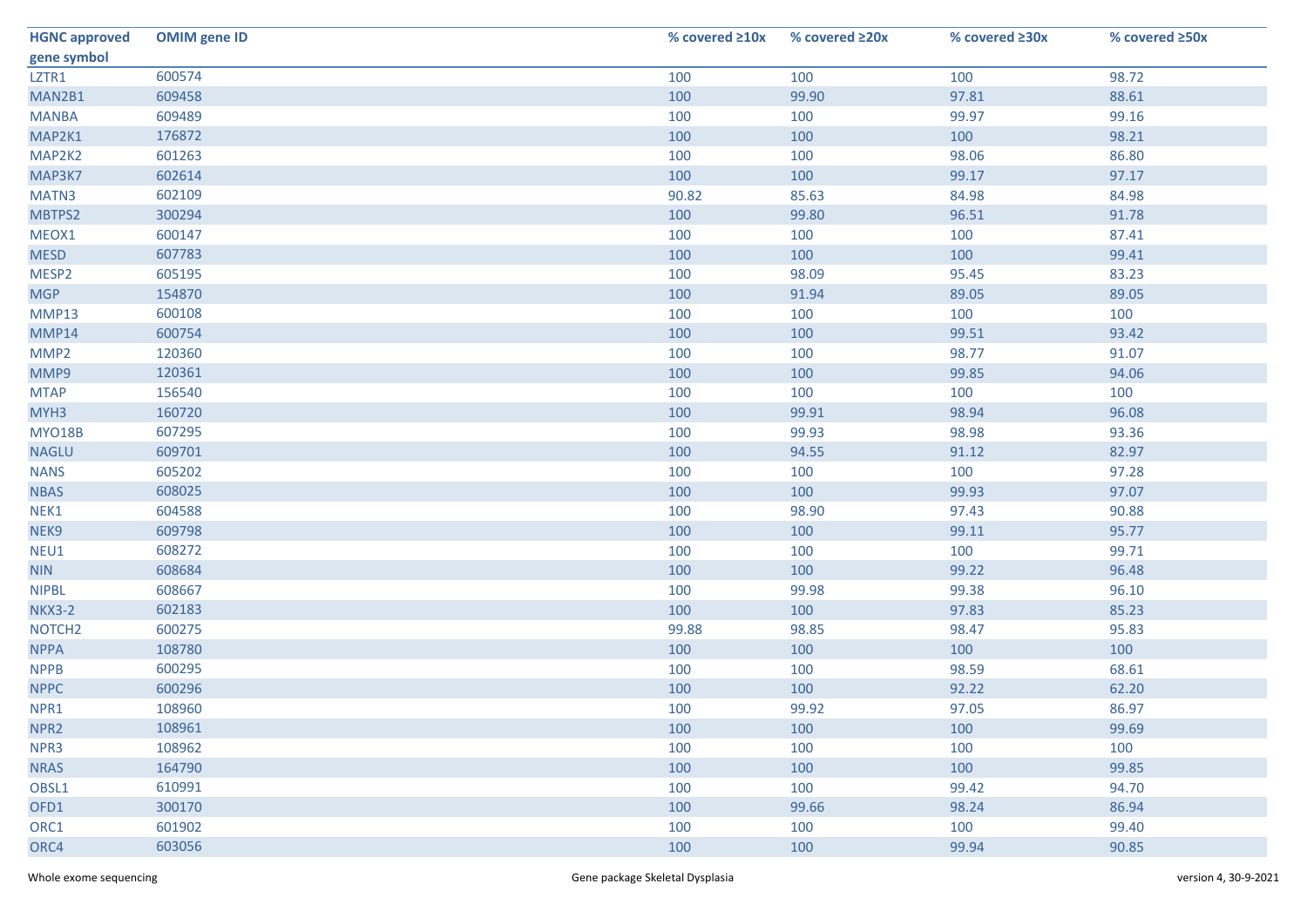| <b>HGNC approved</b> | <b>OMIM</b> gene ID | % covered ≥10x | % covered ≥20x | % covered ≥30x | % covered ≥50x |
|----------------------|---------------------|----------------|----------------|----------------|----------------|
| gene symbol          |                     |                |                |                |                |
| ORC6                 | 607213              | 100            | 100            | 100            | 94.92          |
| OSTM1                | 607649              | 100            | 95.94          | 82.58          | 65.29          |
| OTX2                 | 600037              | 100            | 100            | 100            | 100            |
| <b>P3H1</b>          | 610339              | 100            | 100            | 100            | 100            |
| P4HA1                | 176710              | 100            | 100            | 100            | 94.90          |
| P4HB                 | 176790              | 100            | 99.14          | 95.56          | 82.37          |
| <b>PAM16</b>         | 614336              | 100            | 100            | 96.95          | 95.16          |
| <b>PAPPA</b>         | 176385              | 95.25          | 93.79          | 91.82          | 90.05          |
| PAPPA2               | 619485              | 100            | 100            | 100            | 98.22          |
| PAPSS2               | 603005              | 100            | 100            | 100            | 96.03          |
| <b>PCNT</b>          | 605925              | 100            | 99.96          | 99.08          | 93.59          |
| PCYT1A               | 123695              | 100            | 100            | 100            | 99.64          |
| PDE4D                | 600129              | 100            | 100            | 100            | 100            |
| PEX5                 | 600414              | 100            | 100            | 100            | 95.40          |
| PEX7                 | 601757              | 100            | 100            | 98.16          | 87.17          |
| <b>PHEX</b>          | 300550              | 100            | 100            | 100            | 96.19          |
| PHGDH                | 606879              | 100            | 100            | 100            | 96.57          |
| <b>PHYH</b>          | 602026              | 100            | 89.33          | 89.33          | 80.90          |
| PIK3CA               | 171834              | 100            | 100            | 100            | 98.85          |
| PIK3R1               | 171833              | 100            | 100            | 100            | 98.58          |
| PIK3R3               | 606076              | 100            | 100            | 100            | 95.95          |
| PITX1                | 602149              | 99.20          | 92.71          | 84.78          | 76.00          |
| PITX2                | 601542              | 100            | 97.48          | 93.41          | 85.17          |
| PLEKHM1              | 611466              | 99.28          | 97.99          | 96.81          | 90.73          |
| PLK4                 | 605031              | 100            | 100            | 100            | 97.35          |
| PLOD <sub>2</sub>    | 601865              | 96.30          | 91.47          | 91.02          | 86.20          |
| PLOD3                | 603066              | 100            | 96.13          | 94.04          | 80.47          |
| PLS3                 | 300131              | 100            | 100            | 100            | 97.90          |
| POC1A                | 614783              | 100            | 100            | 100            | 97.36          |
| POP1                 | 602486              | 100            | 100            | 100            | 97.51          |
| POR                  | 124015              | 96.93          | 96.93          | 96.93          | 96.73          |
| POU1F1               | 173110              | 100            | 91.84          | 91.79          | 87.61          |
| PPIB                 | 123841              | 100            | 100            | 100            | 100            |
| PRKAR1A              | 188830              | 100            | 100            | 100            | 100            |
| PROKR2               | 607123              | 100            | 100            | 100            | 100            |
| PROP1                | 601538              | 100            | 100            | 96.61          | 74.66          |
| PSAT1                | 610936              | 100            | 100            | 100            | 95.58          |
| PTDSS1               | 612792              | 100            | 100            | 100            | 99.11          |
| PTH1R                | 168468              | 100            | 100            | 99.90          | 95.31          |
| PTPN11               | 176876              | 98.37          | 98.37          | 98.37          | 98.37          |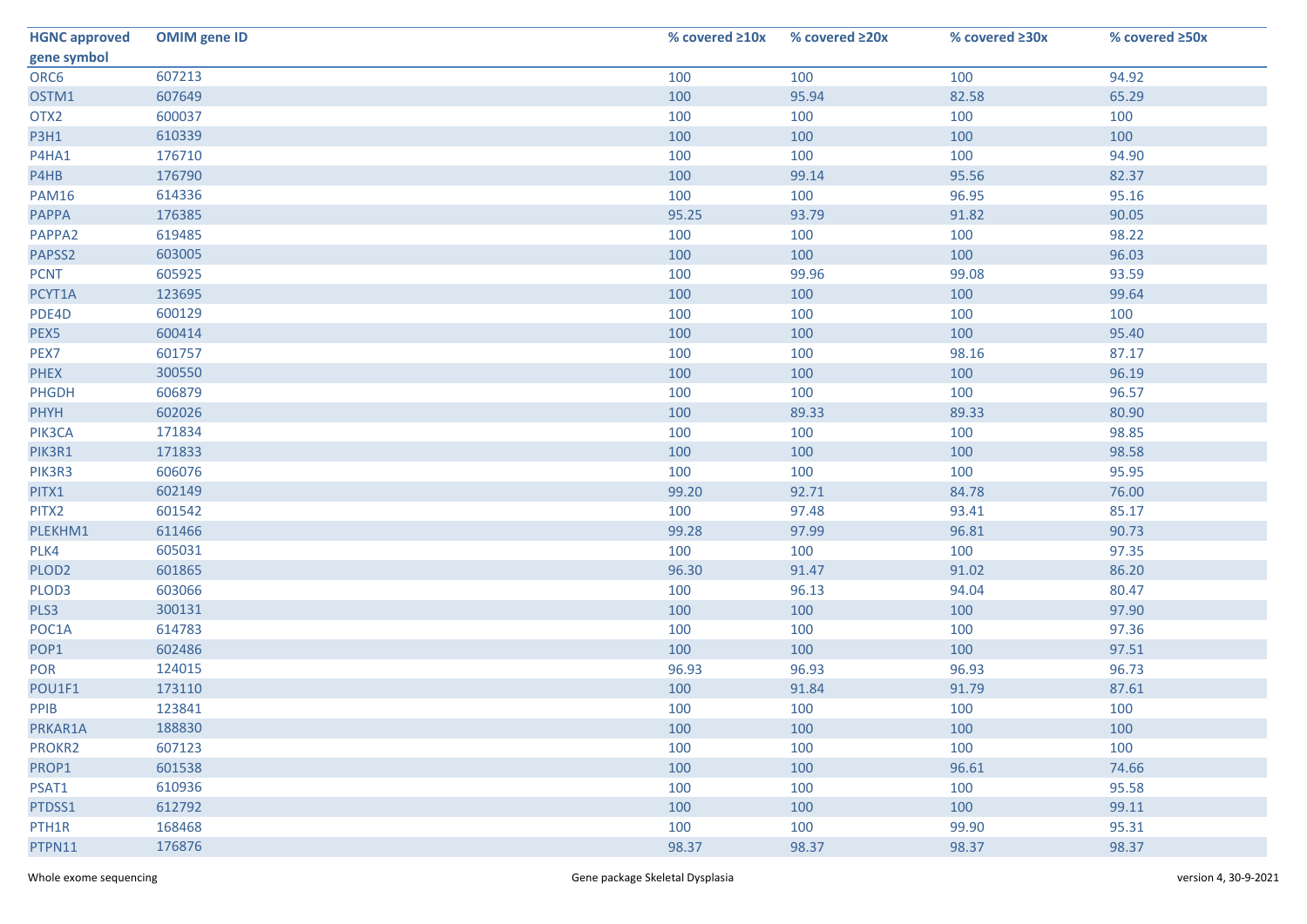| <b>HGNC approved</b> | <b>OMIM</b> gene ID | % covered ≥10x   | % covered ≥20x | % covered ≥30x | % covered ≥50x |
|----------------------|---------------------|------------------|----------------|----------------|----------------|
| gene symbol          |                     |                  |                |                |                |
| RAB33B               | 605950              | 100              | 100            | 100            | 100            |
| RAF1                 | 164760              | 100              | 100            | 99.87          | 97.21          |
| RASGRP2              | 605577              | 100              | 100            | 99.11          | 91.54          |
| RBM8A                | 605313              | 100              | 100            | 100            | 97.51          |
| <b>RBPJ</b>          | 147183              | 100              | 100            | 98.87          | 96.74          |
| RIPPLY2              | 609891              | 100              | 100            | 100            | 91.59          |
| RIT1                 | 609591              | 100              | 100            | 100            | 100            |
| <b>RMRP</b>          | 157660              | No coverage data |                |                |                |
| RNU4ATAC             | 601428              | No coverage data |                |                |                |
| ROR <sub>2</sub>     | 602337              | 100              | 100            | 99.40          | 95.61          |
| RPGRIP1L             | 610937              | 99.64            | 97.81          | 94.99          | 91.37          |
| <b>RPL10</b>         | 312173              | 100              | 100            | 100            | 100            |
| RSPRY1               | 616585              | 100              | 100            | 100            | 100            |
| RUNX2                | 600211              | 100              | 100            | 100            | 100            |
| <b>SBDS</b>          | 607444              | 100              | 100            | 100            | 100            |
| SCARF2               | 613619              | 97.24            | 89.06          | 76.92          | 61.10          |
| SCUBE3               | 614708              | 100              | 99.97          | 98.48          | 96.55          |
| SEC24D               | 607186              | 100              | 100            | 99.45          | 96.65          |
| SERPINF1             | 172860              | 100              | 100            | 100            | 99.22          |
| SERPINH1             | 600943              | 100              | 100            | 100            | 100            |
| SGMS2                | 611574              | 100              | 100            | 100            | 100            |
| <b>SGSH</b>          | 605270              | 93.52            | 93.52          | 93.52          | 93.52          |
| SH3PXD2B             | 613293              | 100              | 98.76          | 96.11          | 88.47          |
| SHOC2                | 602775              | 100              | 100            | 100            | 98.74          |
| <b>SHOX</b>          | 312865              | 100              | 100            | 94.67          | 73.05          |
| SHOX2                | 602504              | 100              | 99.49          | 98.31          | 82.41          |
| <b>SLC10A7</b>       | 611459              | 100              | 100            | 100            | 74.35          |
| <b>SLC17A5</b>       | 604322              | 93.58            | 93.58          | 93.58          | 91.22          |
| <b>SLC25A24</b>      | 608744              | 100              | 100            | 99.82          | 92.80          |
| <b>SLC26A2</b>       | 606718              | 100              | 100            | 100            | 100            |
| <b>SLC29A3</b>       | 612373              | 100              | 97.60          | 97.60          | 97.60          |
| <b>SLC34A3</b>       | 609826              | 100              | 99.31          | 98.33          | 90.40          |
| <b>SLC35D1</b>       | 610804              | 100              | 99.73          | 97.59          | 87.93          |
| <b>SLC39A13</b>      | 608735              | 100              | 100            | 100            | 97.99          |
| SLCO2A1              | 601460              | 100              | 100            | 98.55          | 88.57          |
| SLCO5A1              | 613543              | 100              | 100            | 99.28          | 95.87          |
| SMAD4                | 600993              | 100              | 100            | 100            | 99.36          |
| SMARCAL1             | 606622              | 100              | 100            | 100            | 97.91          |
| <b>SNRPB</b>         | 182282              | 100              | 100            | 98.49          | 86.51          |
| <b>SNX10</b>         | 614780              | 100              | 100            | 100            | 100            |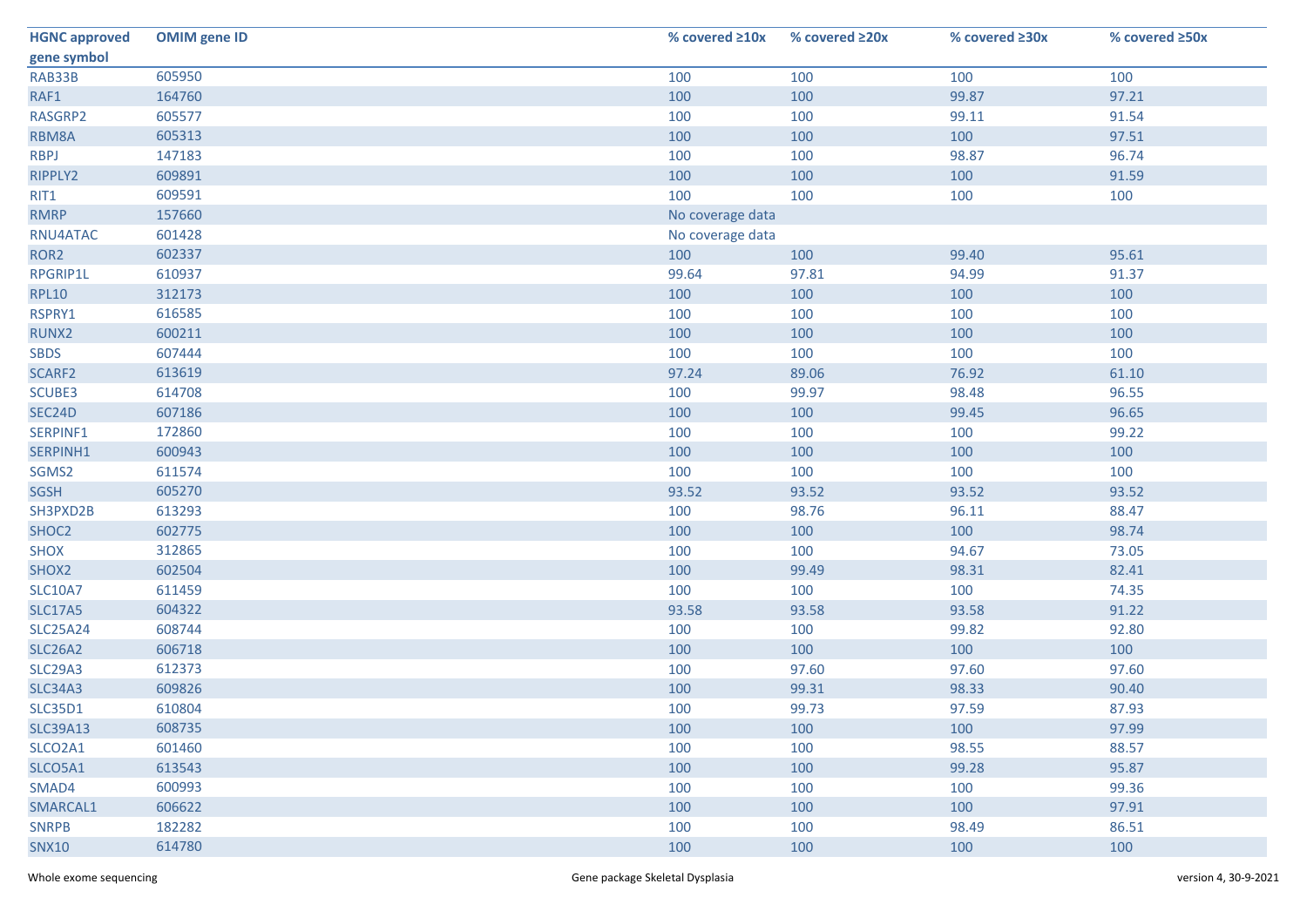| <b>HGNC approved</b> | <b>OMIM</b> gene ID | % covered ≥10x | % covered ≥20x | % covered ≥30x | % covered ≥50x |
|----------------------|---------------------|----------------|----------------|----------------|----------------|
| gene symbol          |                     |                |                |                |                |
| SOS1                 | 182530              | 100            | 98.47          | 97.56          | 94.16          |
| SOS <sub>2</sub>     | 601247              | 99.48          | 98.09          | 95.96          | 88.50          |
| SOST                 | 605740              | 100            | 100            | 100            | 100            |
| SOX <sub>2</sub>     | 184429              | 100            | 100            | 99.23          | 93.41          |
| SOX3                 | 313430              | 100            | 99.04          | 90.83          | 63.55          |
| SOX9                 | 608160              | 100            | 97.48          | 94.83          | 87.05          |
| SP7                  | 606633              | 100            | 100            | 100            | 94.45          |
| <b>SPARC</b>         | 182120              | 100            | 100            | 100            | 97.13          |
| SPINK5               | 605010              | 100            | 99.14          | 96.90          | 84.44          |
| <b>SPR</b>           | 182125              | 100            | 100            | 97.33          | 81.97          |
| <b>SRCAP</b>         | 611421              | 100            | 100            | 99.70          | 96.68          |
| STAT3                | 102582              | 100            | 100            | 100            | 96.39          |
| STAT5B               | 604260              | 100            | 99.49          | 97.08          | 89.89          |
| SULF1                | 610012              | 100            | 100            | 99.33          | 95.62          |
| SUMF1                | 607939              | 100            | 100            | 100            | 100            |
| TAPT1                | 612758              | 95.71          | 88.94          | 83.17          | 77.21          |
| <b>TBCE</b>          | 604934              | 100            | 100            | 99.18          | 95.59          |
| <b>TBX15</b>         | 604127              | 100            | 100            | 99.44          | 97.61          |
| TBX4                 | 601719              | 100            | 97.27          | 93.49          | 86.54          |
| TBX6                 | 602427              | 100            | 100            | 100            | 91.11          |
| TBXAS1               | 274180              | 100            | 100            | 100            | 100            |
| <b>TCIRG1</b>        | 604592              | 100            | 99.23          | 95.33          | 87.67          |
| TCTN <sub>2</sub>    | 613846              | 100            | 100            | 100            | 96.98          |
| TCTN3                | 613847              | 100            | 100            | 100            | 98.86          |
| <b>TENT5A</b>        | 611357              | 100            | 100            | 100            | 100            |
| TGFB1                | 190180              | 100            | 100            | 100            | 99.39          |
| <b>TMEM165</b>       | 614726              | 100            | 100            | 100            | 96.98          |
| <b>TMEM216</b>       | 613277              | 100            | 100            | 100            | 100            |
| <b>TMEM231</b>       | 614949              | 100            | 100            | 100            | 97.47          |
| TMEM38B              | 611236              | 100            | 100            | 100            | 100            |
| TNFRSF11A            | 603499              | 90.20          | 90.20          | 88.03          | 82.66          |
| TNFRSF11B            | 602643              | 100            | 100            | 100            | 100            |
| TNFSF11              | 602642              | 100            | 100            | 100            | 100            |
| TRAPPC2              | 300202              | 100            | 100            | 100            | 81.35          |
| <b>TRIP11</b>        | 604505              | 100            | 99.29          | 97.00          | 88.46          |
| TRPS1                | 604386              | 100            | 100            | 100            | 100            |
| TRPV4                | 605427              | 100            | 100            | 99.98          | 95.90          |
| TTC21B               | 612014              | 100            | 100            | 100            | 99.26          |
| <b>VDR</b>           | 601769              | 100            | 98.33          | 93.88          | 80.91          |
| <b>WDR19</b>         | 608151              | 100            | 100            | 99.54          | 96.20          |